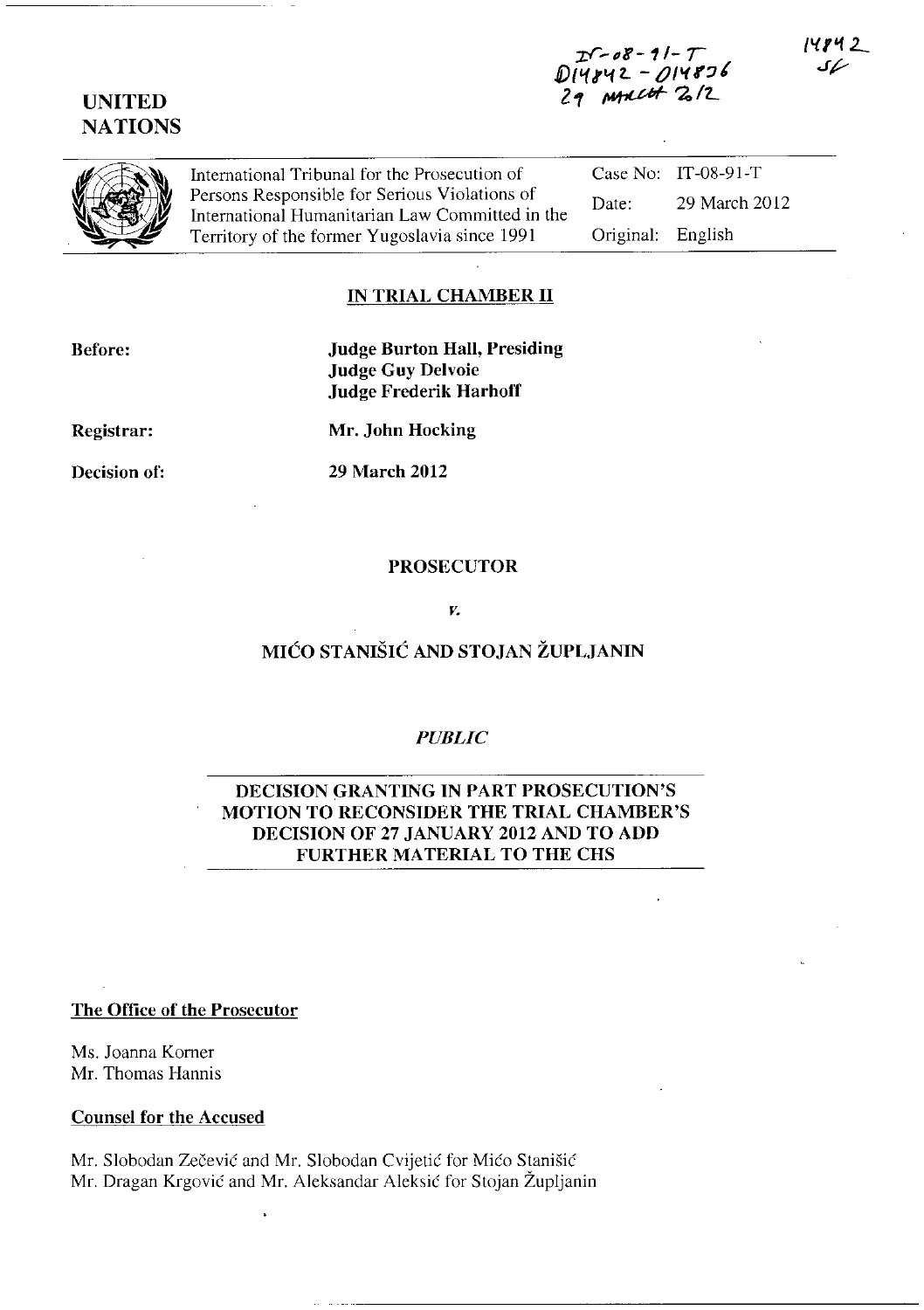**TRIAL CHAMBER 11** ("Trial Chamber") of the International Tribunal for the Prosecution of Persons Responsible for Serious Violations of International Humanitarian law Committed in the Territory of the former Yugoslavia since 1991 ("Tribunal");

**BEING SEISED OF "Prosecution's Motion for reconsideration in part of the Trial Chamber's** Decision of 27 January 2012 and to add further documents to the CHS, and notice of compliance with the Trial Chamber's order of 27 January 2012" filed on 6 February 2012 ("Motion");

**RECALLING** that the Consolidated Hyperlinked Spreadsheet ("CHS") is a tool which structures and makes accessible all of the Prosecution's evidence with regard to each alleged victim of the killings charged in the Indictment;

**RECALLING** that basically the CHS has two components: the names and other identifying elements of alleged victims on the one hand, and document numbers and/or hyperlinks to documents purportedly showing the circumstances under which the alleged victims were killed on the other;

**NOTING** that on 6 February 2012, the Prosecution complied with the Decision of 27 January 2012, but additionally requested reconsideration of the denial of admission into evidence of ten documents, and sought leave to add further documents to the CHS ("Additional Material");<sup>1</sup>

**NOTING** that the Prosecution therefore filed two versions of the CHS on 6 February 2012: one containing all CHS related material admitted by the Trial Chamber up to and including the Decision of 27 January 2012 ("Version 1"); and another, including the ten documents and the Additional Material ("Version 2"), which it seeks to have admitted into evidence as the final version of the  $CHS;^{2}$ 

**NOTING** that with regard to Version **1,** the Prosecution has reviewed the spelling of victim names, provided additional infonnation identifying previously unknown first names of alleged victims, made further references to exhibits, removed the names of 30 alleged victims from the CHS, and added two further names to the CHS which in its view should have been listed in it;<sup>3</sup>

**NOTING** that in support of its Motion, the Prosecution argues that:

<sup>&</sup>lt;sup>1</sup> Motion, paras 1-3, 24, 32; See Annexes A and B; The Additional Material is listed in Annex D to the Motion. The **Prosecution further requested leave to exceed the word limit in the Motion; Second Decision admitting into evidence**  documents supplementing the CHS, 27 January 2012 ("Decision of 27 January 2012").

<sup>&</sup>lt;sup>2</sup> Motion, para. 32. Version 1 of the CHS is attached as Annex A, and Version 2 as Annex C to the Motion.

<sup>&</sup>lt;sup>3</sup> *Ibid.*, paras 26-28.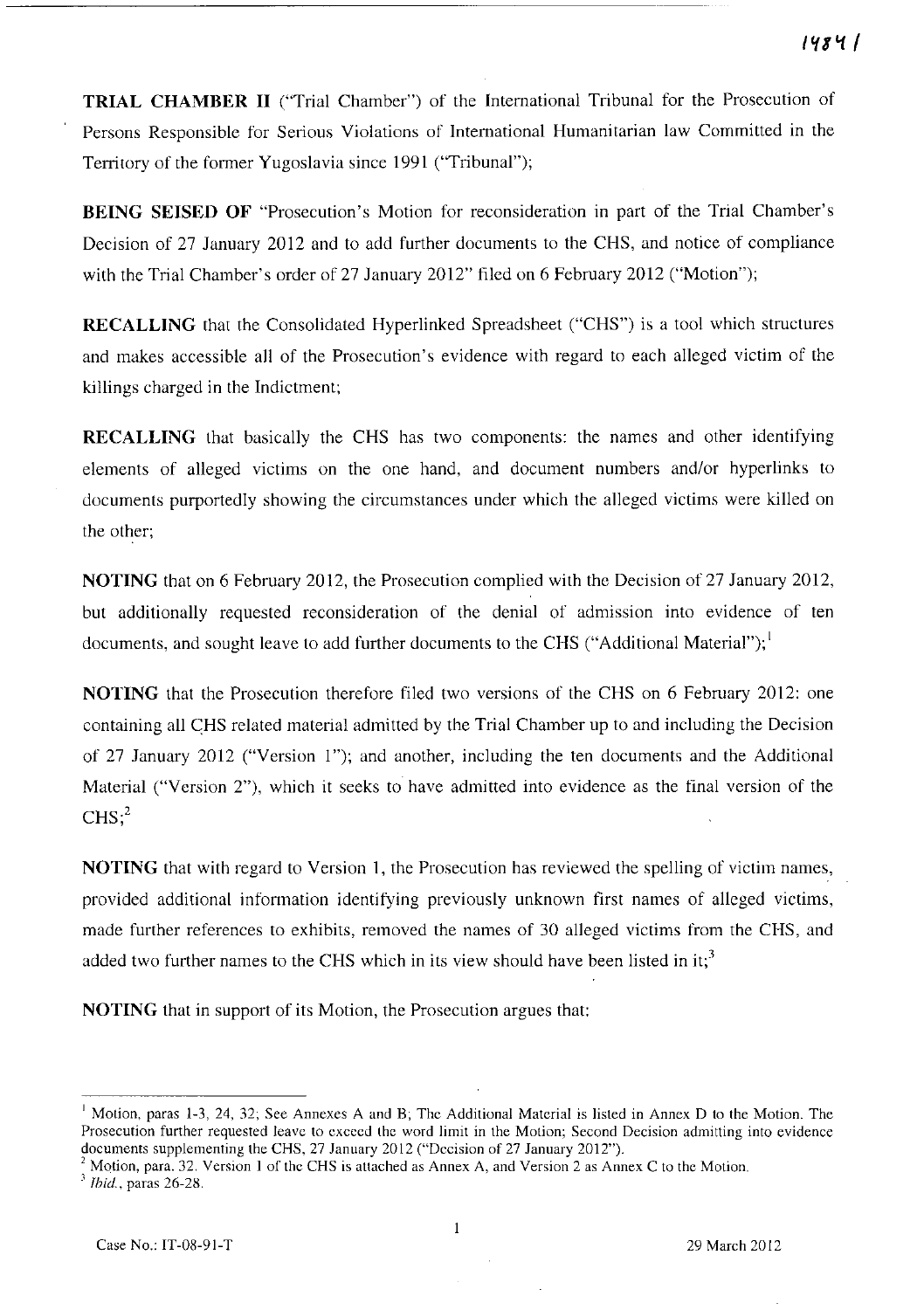- (i) this mattcr has a long procedural history and that **it** only became evident on 2 December 2010 that there would be no agreement with the Defence regarding the exhumation evidence, and that as a result, the Prosecution only then sought to obtain additional documentation to supplement the  $CHS<sub>i</sub><sup>4</sup>$
- (ii) the Trial Chamber was aware that evidence collection concerning alleged victims may be conducted on an on-going basis; $\frac{5}{5}$
- (iii) this is not a case in which the Prosecution must prove the deaths of each victim beyond a reasonable doubt, but that the identities of the victims serve to assist the Defence **in**  challenging material facts that the Prosecution must prove beyond a reasonable doubt;<sup>6</sup>
- (iv) the duty to provide the further material stems from the Prosecution's notice obligation;<sup>7</sup>
- (v) the request for assistance ("RFA") with respect to the ten documents was not made earlier because the Prosecution already had some evidence in relation to the victims concerned by the ten documents, and the Prosecution had to prioritise other requests;<sup>8</sup>
- (vi) the Additional Material emanates from sources not previously rclied on **in** the CHS, but rather is a result of extensive searches conducted by the Prosecution in its collections;<sup>9</sup>

**NOTING** that in the Response,<sup>10</sup> the Defence submits that:

- (i) the request for reconsideration should be denied as the ten documents relate to individuals who were listed in the original CHS filed on 23 July 2010, and that the Prosecution therefore had over a year to make the RFA in respect of these individuals;<sup>11</sup>
- (ii) the Prosecution failed to demonstrate a clear error of reasoning and a resulting injustice stemming from the Decision of 27 January 2012, that the Trial Chamber gave the Prosecution every opportunity to prepare and file the final version of the CHS by 6

**11 Response, para. 2.** 

<sup>4</sup>*Ihid ..* paras 5-7,19.

<sup>,</sup> *Ihid.,* paras 8-10, 21.

<sup>6</sup>*Ibid.,* para. 15.

<sup>7</sup>*Ihid.,* para. 16.

<sup>,</sup> *Ihid.,* para. 18

<sup>9</sup>*Ihid.,* para. 31.

<sup>&</sup>lt;sup>10</sup> Stanišić Defence opposition to Prosecution's Motion for reconsideration in part of the Trial Chamber's Decision of 27 January 2012 and to add further documents to the CHS, 14 February 2012 ("Response"); Zupljanin Defence joined **to this submission,** *see* **Zupljanin Defence notice regarding Prosecution's Motion for reconsideration in part of the Trial**  Chamber's Decision of 27 January 2012 and to add further documents to the CHS, 15 February 2012.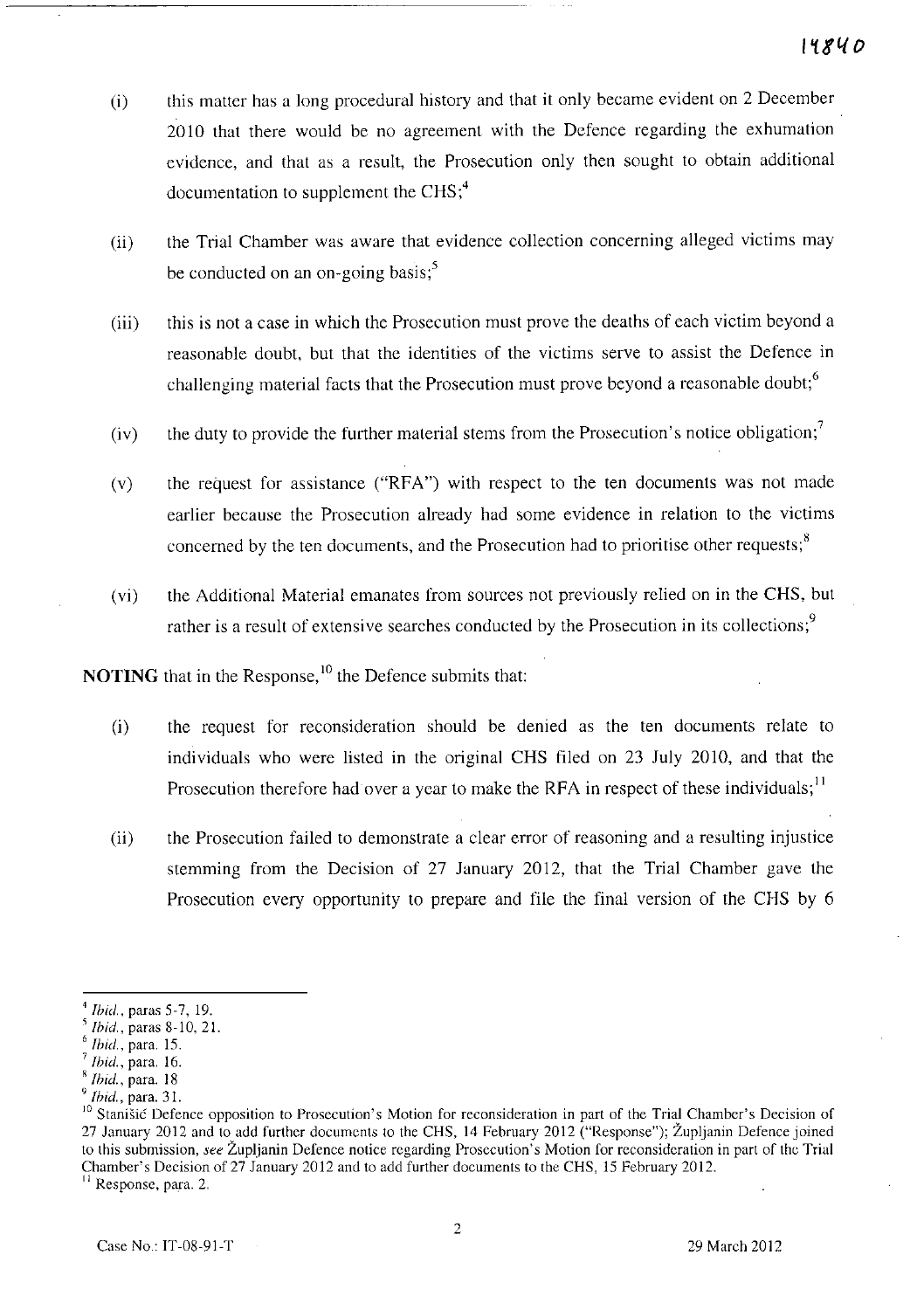February 2012, and that at this late stage of the proceedings the CHS should be finalised;<sup>12</sup>

- (iii) in Stanisic's Supplemental Pre-Trial Brief of 31 July 2009, it had informed the Prosecution that it contested the truth and accuracy of all factual allegations made by the Prosecution, and not relatively late in the case as submitted by the Prosecution;<sup>13</sup>
- (iv) the Additional Material should not be added to the CHS as this material was m Prosecution's possession for years, and as the material includes witness statements never previously disclosed to the Defence and admission of those would circumvent the rules applicable to the admission of witness statements:<sup>14</sup>
- (v) adding new names to the CHS would unfairly prejudice the Defence as the Defence case is closed and it has no opportunity to challenge them, and that adding names to the schedule of the Indictment at this stage amounts to insufficient and untimely notice of crimes;<sup>15</sup>
- (vi) many changes to Version I of the CHS show that the Prosecution has failed to exercise reasonable diligence with regard to this issue, and as a result, has prejudiced the Defence in terms of time and resources;<sup>16</sup>
- (vii) the additional information identifying a previously unknown first name of an alleged victim amounts to addition of new names to the CHS, thereby necessitating a review of documents listed for those alleged victims; 17

**NOTING** that on 15 February 2012, the Prosecution sought leave to reply and filed the Reply in which it submits that:

(i) the Stanisic Supplemental Pre-Trial Brief and a number of Defence statements on 17 September 2010 did not put the Prosecution on sufficient notice of the Defence challenge in relation to the individually named alleged victims;<sup>18</sup>

<sup>16</sup>*Ihid.,* paras 11-18.

<sup>12</sup>*Ihid.,* para. 4.

IJ *Ihid.,* para. 5.

<sup>14</sup>*Ihid.,* paras 8-9, 14.

IS **Ibid., para. 10.** 

**<sup>17</sup>Ihid., para. 16. The Trial Chamber understands this submission to have been made in the context of the amount of additional work for the Defence caused by certain corrections made by the Prosecution to the CHS, and not as an argument that these corrections are an untimely notice of crimes that was made in respect of the Prosecution's request to add an additional name to the CHS.**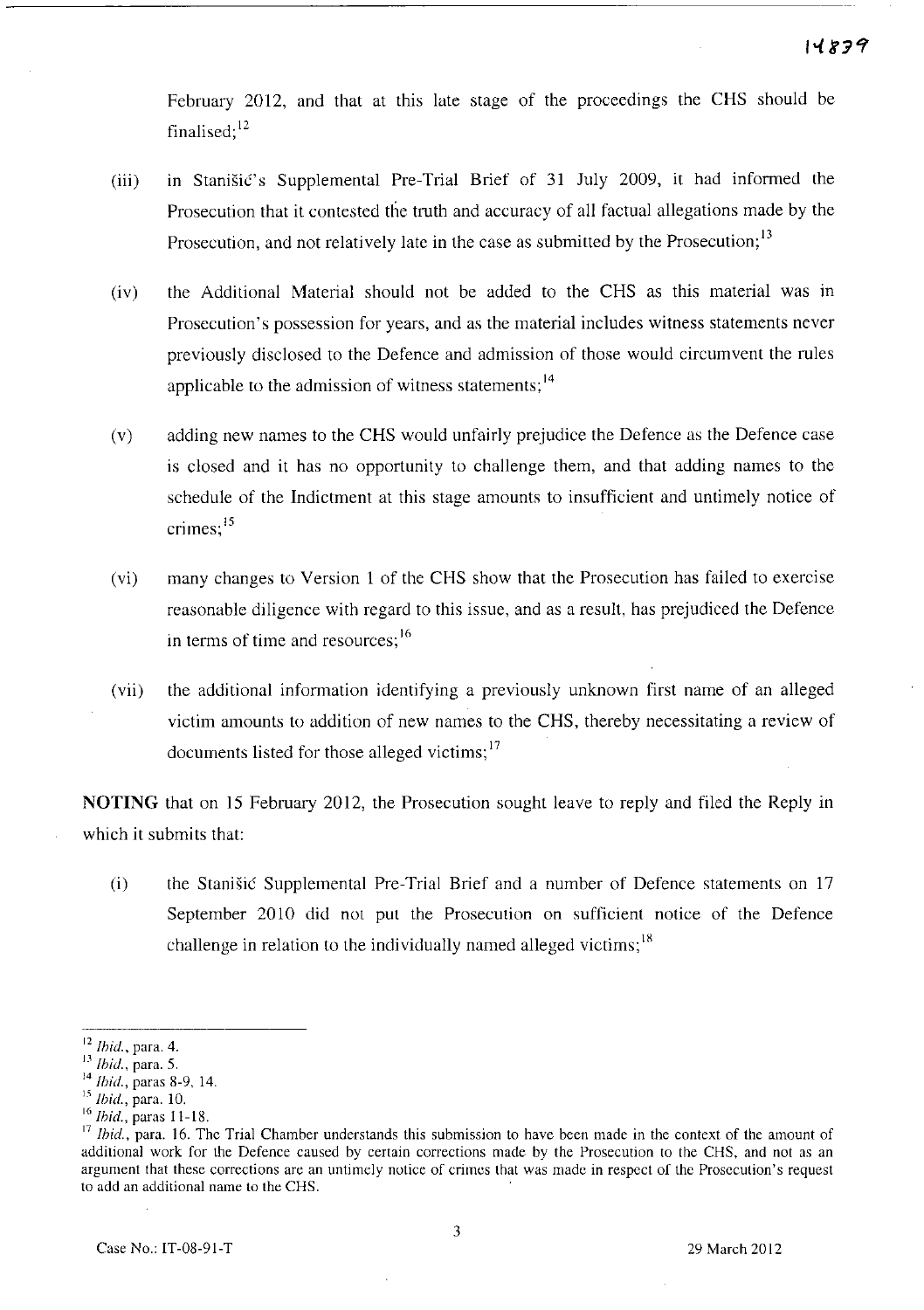Cii) it made further corrections to the CHS, and that it would therefore provide the Trial Chamber and the Defence with a further version of the CHS;<sup>19</sup>

**NOTING** that on 27 February 2012, the Prosecution notified the Trial Chamber and the Defence that due to a clerical error it inadvertently removed a number of names from the CHS, that it withdrew the request with respect to one of the two names it sought to add to the CHS in the Motion, and that it would provide amended versions of the annex to the Indictment and the CHS once the Trial Chamber ruled on the Motion;<sup>20</sup>

**RECALLING** that a Chamber has the discretionary power to reconsider its previous decision if a clear error of reasoning has been demonstrated or if particular circumstances justify reconsideration in order to prevent an injustice; and that "particular circumstances" can include new facts or new arguments; $^{21}$ 

**RECALLING** that in it's Decision of I February 2011 the Trial Chamber, first, granted the addition of the CHS and the underlying material to the Prosecution's Rule *65ter* exhibit list, and, second, admitted the CHS and the underlying material into evidence; $^{22}$ 

**RECALLING** that the Trial Chamber's finding that "it is to be expected that evidence collection (...) may be conducted on an on-going basis" was made with regard to the first of those two steps, in support of the ruling that "the Prosecution is not required to disclose all victim-related material 'prior to filing its indictment<sup>;</sup> as asserted by the Defence";<sup>23</sup>

**CONSIDERING** that the Trial Chamber did not intend, in any of its previous Decisions concerning the CHS, to allow for inclusion of additional material supplementing the CHS after the closure of the Prosecution's case-in-chief on I February 2011, unless such additional information had either

<sup>&</sup>lt;sup>18</sup> Prosecution's Motion seeking leave to reply and proposed reply to Defence response to Prosecution's motion for **reconsideration in part of the Trial Chamber's Decision of 27 January 2012 and to add further documents to the CHS,**  15 February 2012 ("Reply"), paras 3-8.

<sup>&</sup>lt;sup>19</sup> Reply, paras 9-10.

<sup>&</sup>lt;sup>20</sup> Prosecution's Corrigendum to the Prosecution's motion for reconsideration in part of the Trial Chamber's Decision of 27 January 2012 and to add further documents to the CHS, and notice of compliance with the Trial Chamber's order of 27 January 2012, 27 February 2012 ("Corrigendum"), paras 3-8.

<sup>&</sup>lt;sup>21</sup> Prosecutor v. Jadranko Prlić et al., Case No. IT-04-74-AR73.16, Decision on Jadranko Prlić's Interlocutory Appeal **against the Decision on Prlic Defence Motion for Reconsideration of the Decision and Admission of Documentary**  Evidence, 3 November 2009, para. 18.

<sup>&</sup>lt;sup>22</sup> Decision granting Prosecution's motion on proof of death database, 1 February 2011 ("Decision of 1 February 2011"), para. 59.

<sup>23</sup>**Decision of 1 February 2011, para. 46.**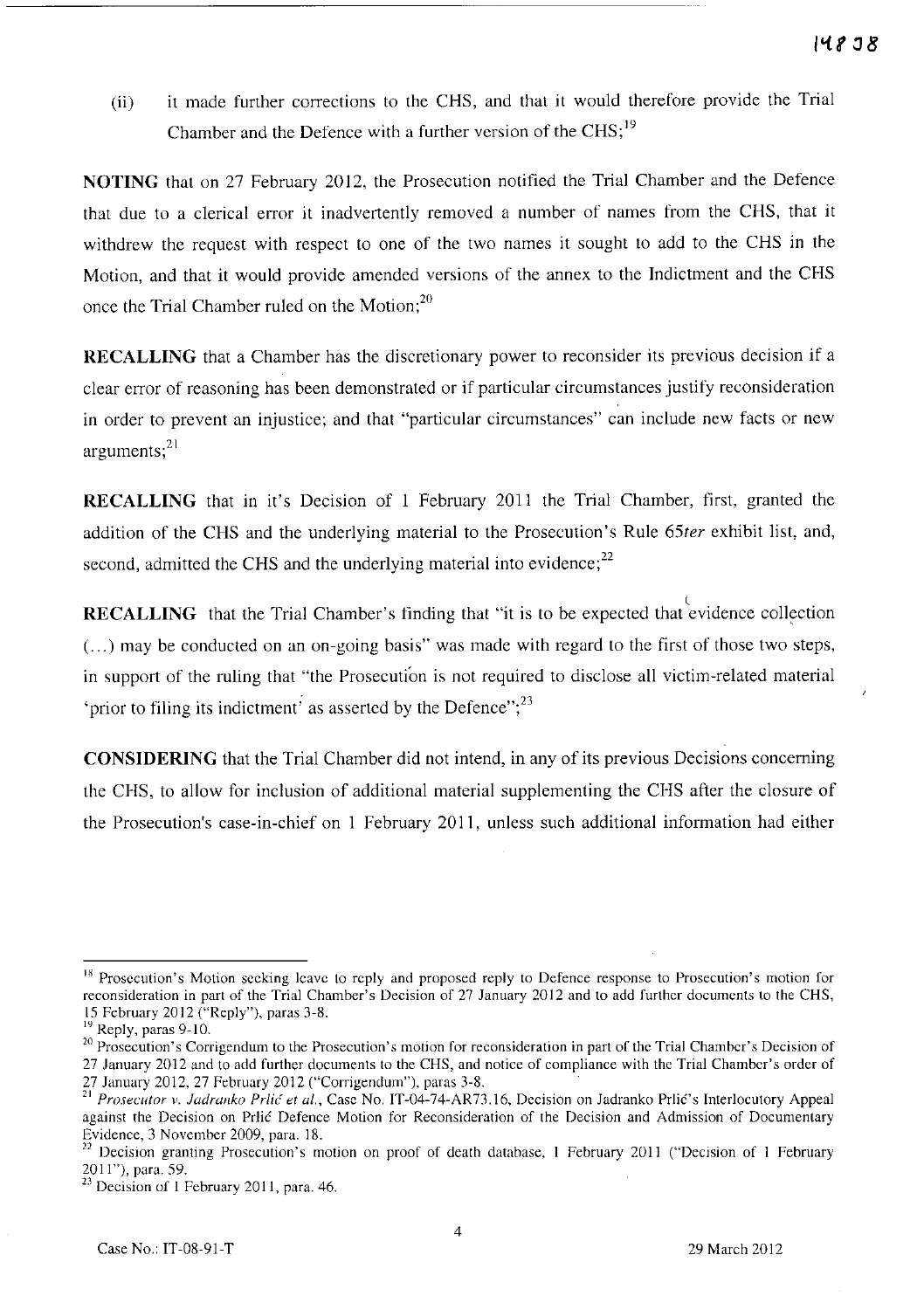been requested by the Prosecution from the depository or already admitted into evidence by the Trial Chamber before that date; $^{24}$ 

**CONSIDERING** that the Prosecution has not demonstrated a clear error of reasoning in the Decision of 27 January 2012, and that there are no particular circumstances which justify reconsideration of that Decision in order to prevent an injustice;

**CONSIDERING** that the one name that the Prosecution now seeks to add to the CHS has been part of the trial record since 26 November 2009 when Exhibit P411.32 listing the potential victims of the alleged suffocation of prisoners during the transfer from Betonirka to Manjaca was admitted into evidence, and that therefore the addition of this name to the CHS does not amount to the admission of new evidence after the close of the case-in-chief and serves only the purpose of structuring and making accessible the already admitted evidence with regard to this alleged victim;<sup>25</sup>

**CONSIDERING** that because of the nature of the crimes alleged in this case and the fact that the Defence will have the opportunity to make submissions on the CHS, the addition of one further name to Schedule B of the Indictment will not be prejudicial to the Defence;

**CONSIDERING** that because the Additional Material came to light following renewed searches of the Prosecution's data collections and was not requested by the Prosecution before the closure of its case-in-chief or already admitted into evidence by the Trial Chamber before that date, the Prosecution's request to add the Additional Material to the final version of the CHS will be denied;

**CONSIDERING** that the corrections made by the Prosecution to Version 1 of the CHS such as the revision of the spelling of victim names, additional information identifying previously unknown first names of alleged victims, further references to exhibits, the removal of the names of 30 alleged victims from the CHS, and the reinstatement of four names, were necessary to ensure the accuracy of the CHS, and that the extension of time granted to the Defence to file its submission on the CHS will have remedied any additional work the Defence may have had to perform as a result of these corrections;

For the reasons set out above, the Trial Chamber:

**GRANTS** the Prosecution's request to exceed the word limit in the Motion;

**GRANTS** the Prosecution leave to reply to the Response;

<sup>&</sup>lt;sup>24</sup> Decision admitting into evidence documents supplementing the CHS, 25 November 2011, para. 28; Decision of 27 January 2011, para. 9.

 $^{25}$  See Indictment, Schedule B, under 1.1; See Hearing of 26 November 2009, T. 3918-3922.